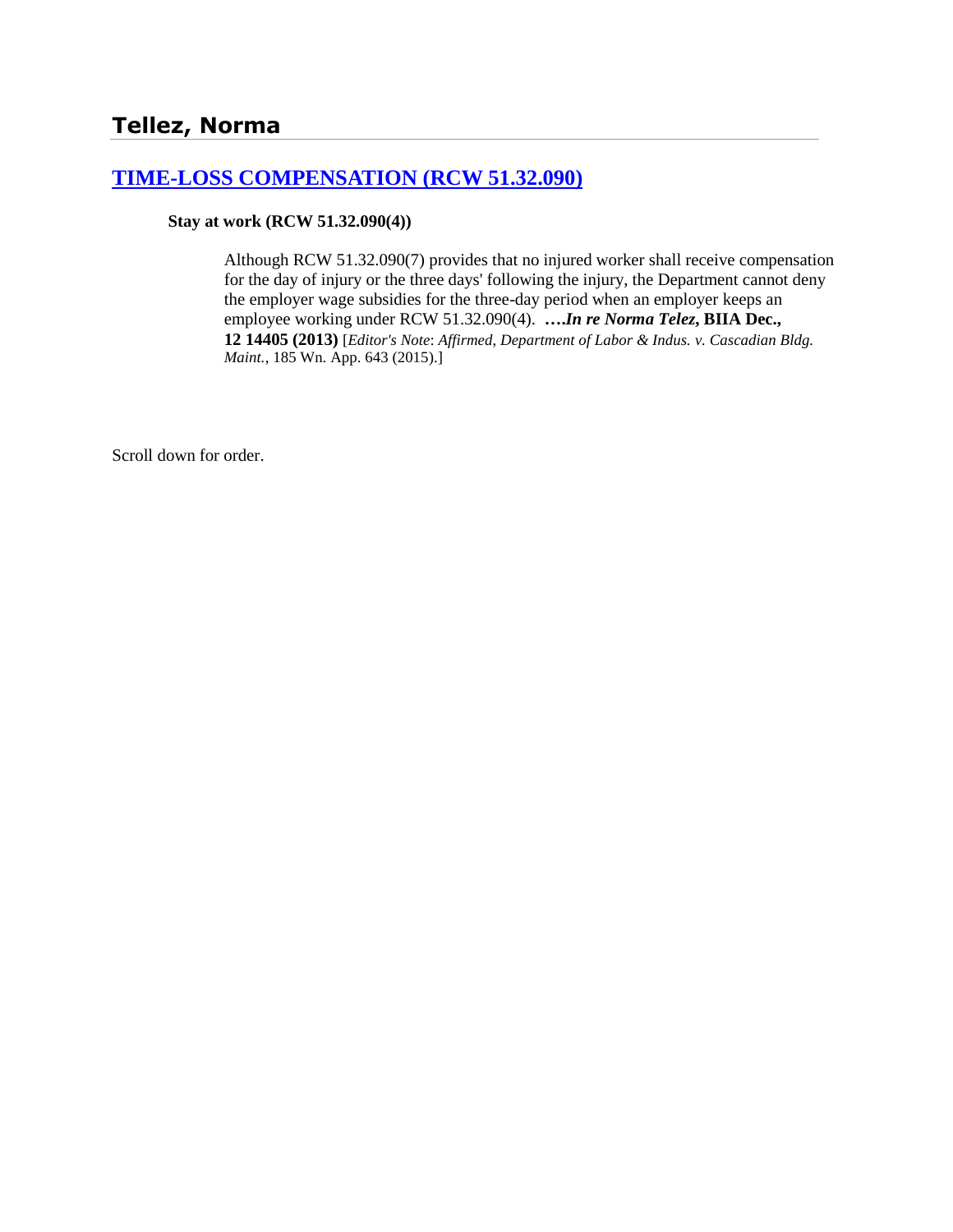## **BEFORE THE BOARD OF INDUSTRIAL INSURANCE APPEALS STATE OF WASHINGTON**

**)**

1 **IN RE: NORMA TELLEZ ) DOCKET NO. 12 14405**

**CLAIM NO. AQ-92360 ) DECISION AND ORDER**

APPEARANCES:

2

3 4

5

6

7

8 9 Claimant, Norma Tellez, Pro Se

- Employer, Cascadian Building Maintenance, Ltd., by Penser Northamerica, Inc.
	- Retrospective Rating Group, Approach Management Services, per Scott Dehem

10 11 12 Department of Labor and Industries, by The Office of the Attorney General, per James S. Johnson, Assistant

13 14 15 16 17 18 19 The employer, Cascadian Building Maintenance, Ltd, filed an appeal with the Board of Industrial Insurance Appeals on April 20, 2012, from an order of the Department of Labor and Industries dated April 18, 2012. In this order, the Department affirmed an order dated March 12, 2012, and denied Stay-at-Work wage reimbursement for the three-day period from January 10, 2012, through January 12, 2012, "because the first three days after the date of injury are not reimbursable because the worker did not remain restricted from full duties by the 14th day after the date of injury." The Department order is **REVERSED AND REMANDED**.

## **DECISION**

21 22 23 24 25 26 As provided by RCW 51.52.104 and RCW 51.52.106, this matter is before the Board for review and decision. The Department filed a timely Petition for Review of a Proposed Decision and Order issued on January 18, 2013, in which the industrial appeals judge reversed and remanded the Department order dated April 18, 2012. Although we agree with our judge's decision, we have granted review in order to provide our analysis of the impact of the 2011 legislative changes to RCW 51.32.090.

27 28 29 30 The 2011 Legislature provided financial incentives to state fund employers who assist in returning injured workers to work.<sup>1</sup> Codified in RCW 51.32.090, the "Stay at Work" statute provides for reimbursing state fund employers for wage subsidies or other expenses associated with employing injured workers in light-duty or transitional jobs while they are eligible for temporary total

31 l  $^{1}$  Laws of 2011, ch 37,§ 101.

32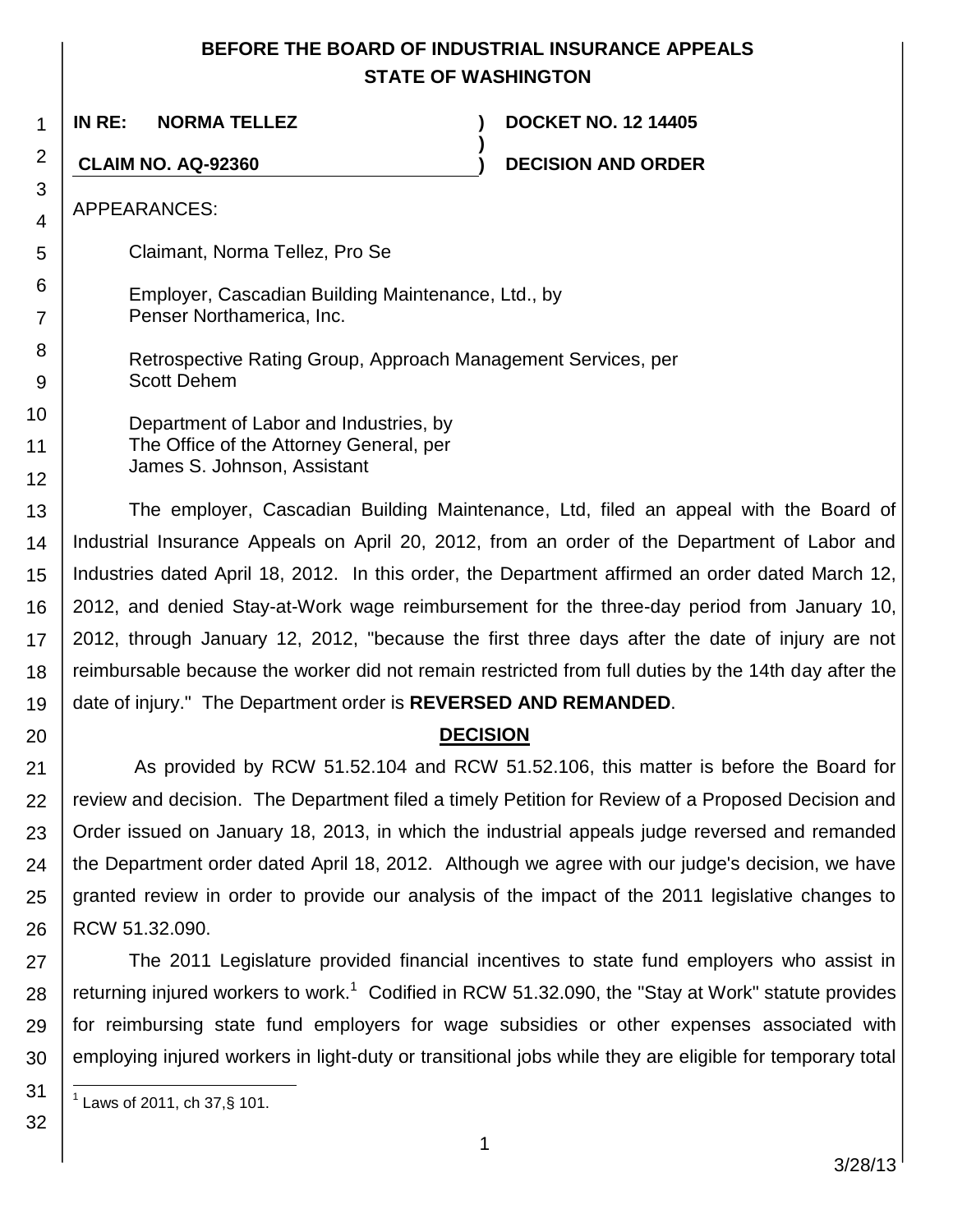1 2 3 4 5 6 disability. The Department has interpreted RCW 51.32.090(4)(c) to deny wage reimbursement to employers for the three-day period following the industrial injury. Its rationale for denial of wage reimbursement is based on RCW 51.32.090(7), which provides that no injured worker shall receive compensation for the day of injury or the three days following the day of injury, if the disability continues for a period of less than 14 consecutive days. We find the denial of reimbursement for the three-day period is not warranted under the statute.

7 8 9 The parties presented this case on stipulated facts and the employer filed a Motion for Summary Judgment. In deciding the Motion for Summary Judgment and rendering this Decision and Order, the following documents were considered:

11 12 13

14

15

16

18

19

20

21 22

23

24

25

26

27

28

29

30

31

32

10

- 1. The Stipulation of the Parties, filed on September 17, 2012;
- 2. The Employer's Motion for Summary Judgment, filed on September 24, 2012;
- 3. The Department's Brief in response to the Employer's Motion for Summary Judgment, filed on October 10, 2012;
	- 4. The Employer's Reply to Department's Response to Employer's Motion for Summary Judgment, filed on October 16, 2012; and
	- 5. The oral argument of the parties, heard on October 25, 2012.

17 On September 17, 2012, the parties stipulated to the following facts:

- 1. Norma Tellez was employed by Cascadian Building Maintenance (Cascadian), and normally worked in the evenings Sunday through Thursday.
- 2. Ms. Tellez was injured in the course of her employment with Cascadian on the evening of Monday, January 9, 2012.
- 3. On Tuesday, January 10, 2012, Ms. Tellez filed an industrial insurance claim with the Department, and her claim was assigned Claim No. AQ-92360.
- 4. Also on Tuesday, January 10, 2012, Ms. Tellez's attending medical provider placed temporary restrictions on her related to her injury that meant she could not perform her job of injury and was temporarily disabled.
- 5. Cascadian had other work available that appeared to be within the restrictions Ms. Tellez's attending medical provider was placing on her. Cascadian drafted a light-duty job offer that complied with the requirements of RCW 51.32.090(4), and on Tuesday, January 10, 2012, asked Ms. Tellez's attending medical provider to approve it.
	- 6. On Tuesday, January 10, 2012, Ms. Tellez's attending medical provider approved the light-duty job as being a job Ms. Tellez was physically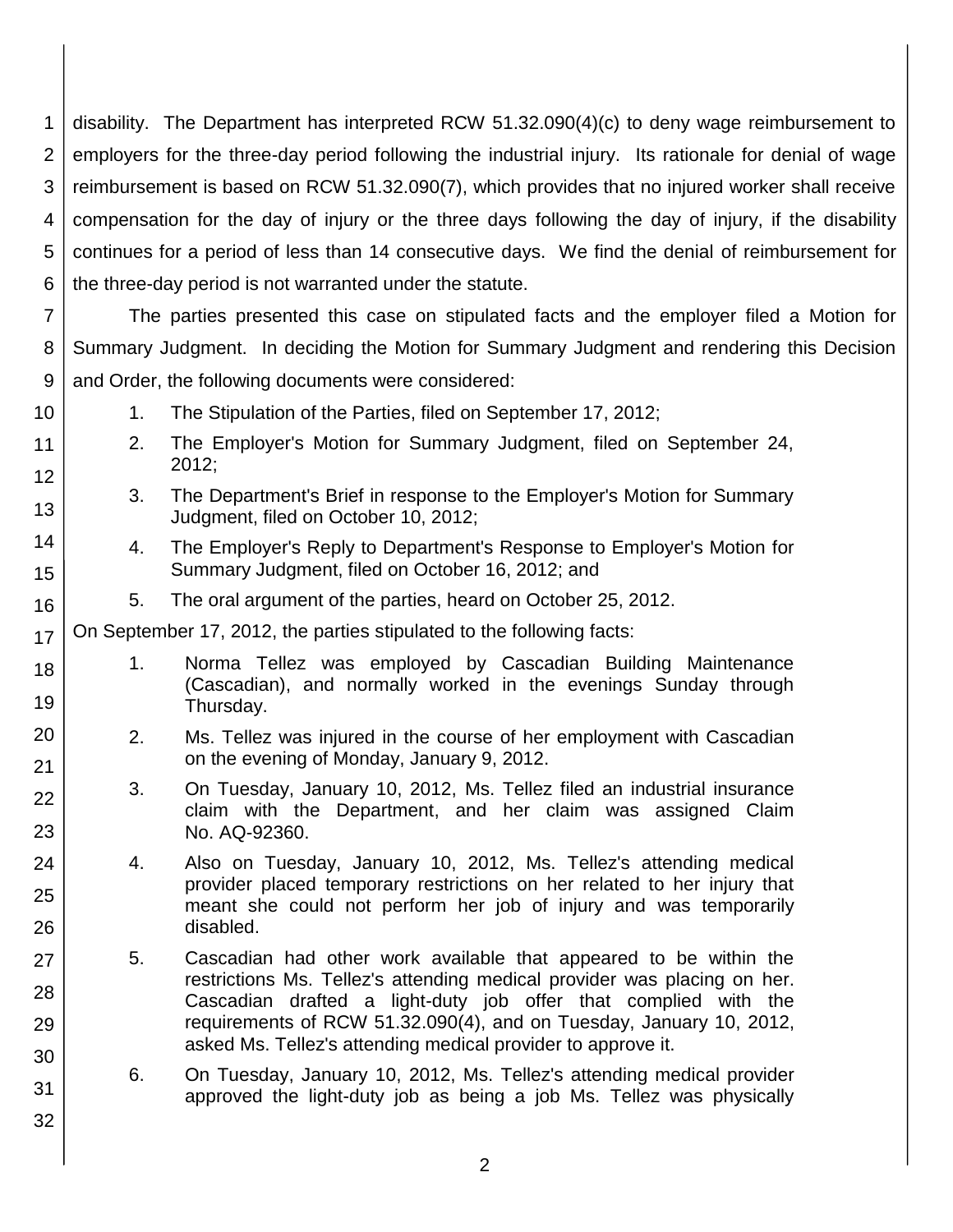capable of doing. Ms. Tellez accepted the offer and worked the new job beginning on Tuesday, January 10, 2012. The schedule for the new work was the same as the schedule for her job of injury: in the evenings, Sunday through Thursday.

- 7. Ms. Tellez worked the new job on January 10, 11, 12, 15, 16, and 17, 2012. On Sunday, January 22, 2012, prior to the start of her shift, Ms. Tellez's attending medical provider released her to the job of injury without restrictions. She returned to her job of injury that same evening.
- 8. On February 28, 2012, Cascadian submitted to the Department an application for Stay-at-Work benefits with all necessary documentation, seeking reimbursement for half of the wages it paid Ms. Tellez for the six days she worked the light-duty job (January 10, 11, 12, 15, 16, and 17, 2012).
- 9. By order dated March 12, 2012, the Department paid Cascadian Stay-at-Work benefits in the form of a 50 percent wage reimbursement for employing Ms. Tellez on January 15, 16, and 17, 2012.
- 10. On March 14, 2012, Cascadian protested the Department's order of March 12 because it did not include reimbursement for the dates January 10, 11, and 12, 2012.
- 11. On April 18, 2012, the Department affirmed its order of March 12, 2012, and expressly denied Cascadian reimbursement for employing Ms. Tellez on January 10, 11, and 12, 2012.
- 12. On April 20, 2012, Cascadian appealed the Department's order of April 18, 2012, to the Board of Industrial Insurance Appeals. The appeal was assigned Docket No. 12 14405.

RCW 51.32.090 states:

(4)(b) Whenever the employer of injury requests that a worker who is entitled to temporary total disability under this chapter be certified by a physician or licensed advanced registered nurse practitioner as able to perform available work other than his or her usual work, the employer shall furnish to the physician or licensed advanced registered nurse practitioner, with a copy to the worker, a statement describing the work available with the employer of injury in terms that will enable the physician or licensed advanced registered nurse practitioner to relate the physical activities of the job to the worker's disability. . . .

(c) To further encourage employers to maintain the employment of their injured workers, an employer insured with the department and that offers work to a worker pursuant to this subsection (4) shall be eligible for reimbursement of the injured worker's wages for light duty or transitional work equal to fifty percent of the basic, gross wages paid for that work, for a maximum of sixty-six work days within a consecutive twenty-four month period. In no event may the wage subsidies paid to an employer on a

1

2

3

4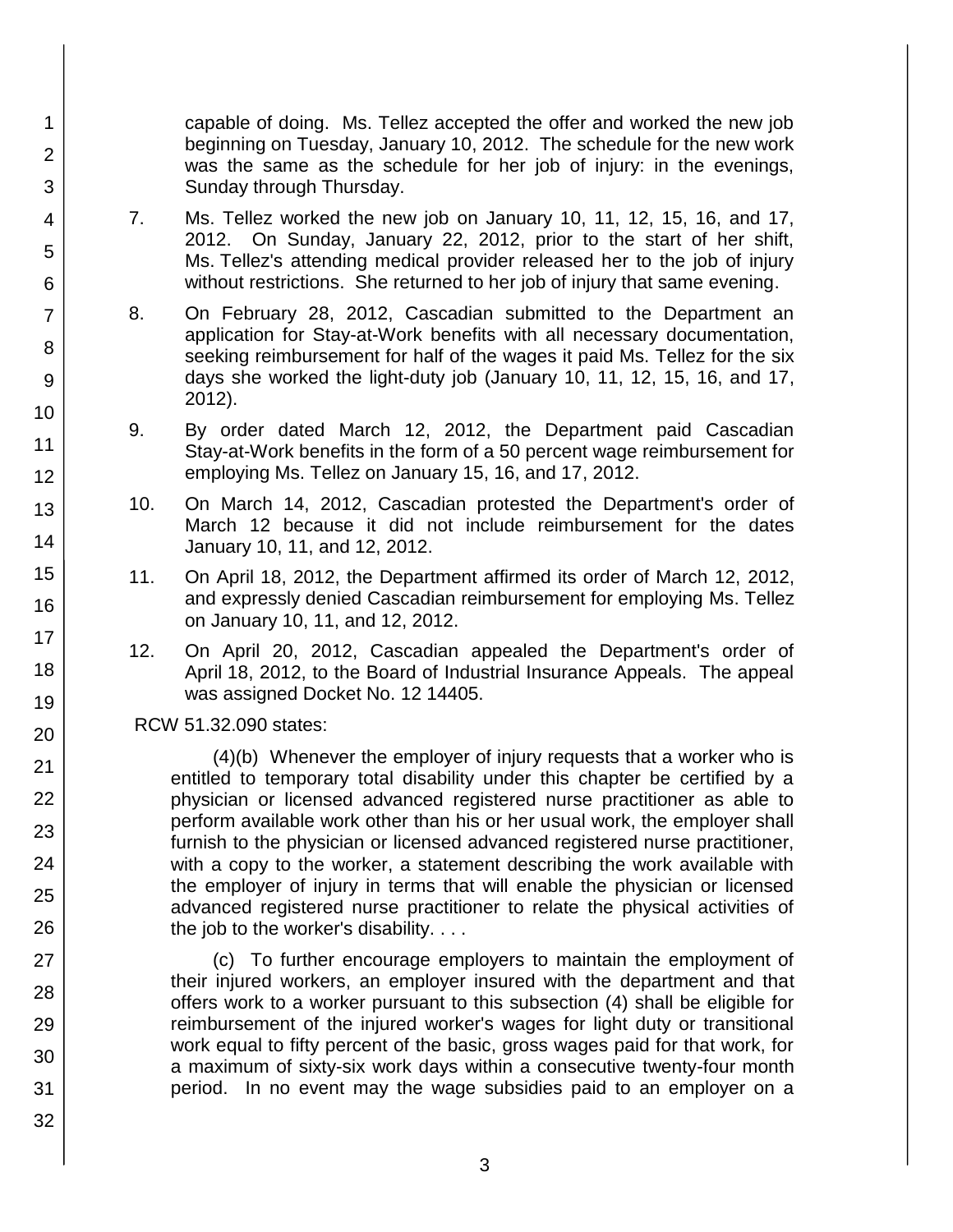claim exceed ten thousand dollars. Wage subsidies shall be calculated using the worker's basic hourly wages or basic salary, and no subsidy shall be paid for any other form of compensation or payment to the worker such as tips, commissions, bonuses, board, housing, fuel, health care, dental care, vision care, per diem, reimbursements for work-related expenses, or any other payments. An employer may not, under any circumstances, receive a wage subsidy for a day in which the worker did not actually perform any work, regardless of whether or not the employer paid the worker wages for that day.

(h) An employer shall not receive any wage subsidies or reimbursement of any expenses pursuant to this subsection (4) unless the employer has completed and submitted the reimbursement request on forms developed by the department, along with all related information required by department rules. No wage subsidy or reimbursement shall be paid to an employer who fails to submit a form for such payment within one year of the date the work was performed. In no event shall an employer receive wage subsidy payments or reimbursements of any expenses pursuant to this subsection (4) unless the worker's physician or licensed advanced registered nurse practitioner has restricted him or her from performing his or her usual work and the worker's physician or licensed advanced registered nurse practitioner has released him or her to perform the work offered.

#### RCW 51.32.090(7) states:

. . .

No worker shall receive compensation for or during the day on which injury was received or the three days following the same, unless his or her disability shall continue for a period of fourteen consecutive calendar days from date of injury: PROVIDED, That attempts to return to work in the first fourteen days following the injury shall not serve to break the continuity of the period of disability if the disability continues fourteen days after the injury occurs.

23 The statute is not ambiguous or vague on its face. The legislative intent with regard to the

- 24 Stay-at-Work statute is clearly stated in RCW 51.32.090(4)(a):
- 25 26 27 28 The legislature finds that long-term disability and the cost of injuries is significantly reduced when injured workers remain at work following their injury. To encourage employers at the time of injury to provide light-duty or transitional work for their workers, wage subsidies and other incentives are made available to employers insured with the Department.

29 30 31 The Department argues that the phrase "temporary total disability" in RCW 51.32.090(4)(b) should be read to include the word "benefits" as follows: "Whenever the employer of injury requests that a worker who is entitled to temporary total disability [benefits] under this chapter. . . ."

32

1

2

3

4

5

6

7

8

9

10

11 12

13

14

15

16

17

18

19

20

21

22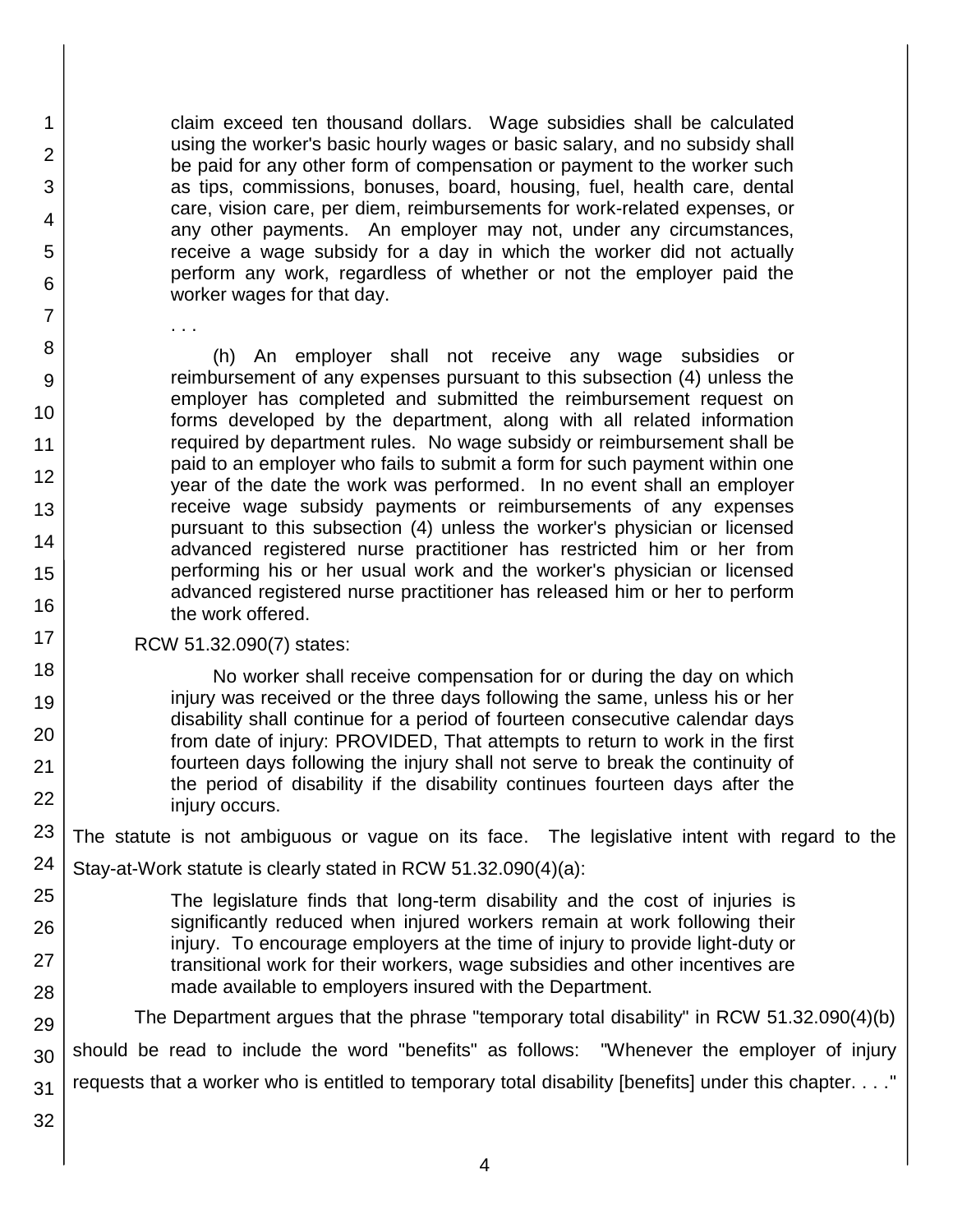1 2 3 4 5 Although noting that the phrase can refer to either the condition of being incapable of performing any work in any gainful occupation or to the benefit payments the law provides for workers who are disabled, the Department argues that the Legislature chose not to couple entitlement to reimbursement to temporary total disability itself but instead to the entitlement to temporary total disability benefits.

6 7 8 9 10 11 12 13 14 15 The Department's contention that the Legislature intended to limit wage subsidies for employers under RCW 51.32.090(4) in the same manner as temporary total disability benefits are limited for injured workers under RCW 51.32.090(7) is not supported by the plain language of the statute. The plain language of RCW 51.32.090 encourages employers to offer appropriate light-duty work at the time of injury in order to permit injured workers to remain at work. The method of encouragement is wage subsidies and other financial incentives. Although the statute lists several circumstances that would render an employer ineligible for wage reimbursement (*see* Subsections (4)(c), (g), and (h)), it does not contain any language stating an employer is not eligible for wage reimbursement the first three days following an injury if the injured worker's disability continues less than 14 days.

16 17 18 19 20 To interpret the statue otherwise is contrary to the stated legislative intent because it would discourage employers from offering light-duty work "at the time of injury" in order for workers to "remain" at work. Furthermore, because the Legislature did not choose to insert the word "benefits" into RCW 51.32.090(4)(b) as proposed by the Department, such an interpretation would be contrary to the plain language of the statute.

#### **FINDINGS OF FACT**

1. On July 26, 2012, an industrial appeals judge certified that the parties agreed to include the Jurisdictional History in the Board record solely for jurisdictional purposes.

21

22

23

24

25

26

27

28

29

30

31

- 2. Norma Tellez was employed by Cascadian Building Maintenance, Ltd., (Cascadian) and was injured in the course of her employment with Cascadian on the evening of Monday, January 9, 2012.
- 3. On Tuesday, January 10, 2012, Ms. Tellez filed an industrial insurance claim with the Department, and her claim was assigned Claim No. AQ-92360. Also on Tuesday, January 10, 2012, Ms. Tellez's attending medical provider placed temporary restrictions on her related to her injury that meant she could not perform her job of injury, and as such, she was temporarily disabled.
- 4. Cascadian had other work available that appeared to be within the restrictions Ms. Tellez's attending medical provider was placing on her.
	- 5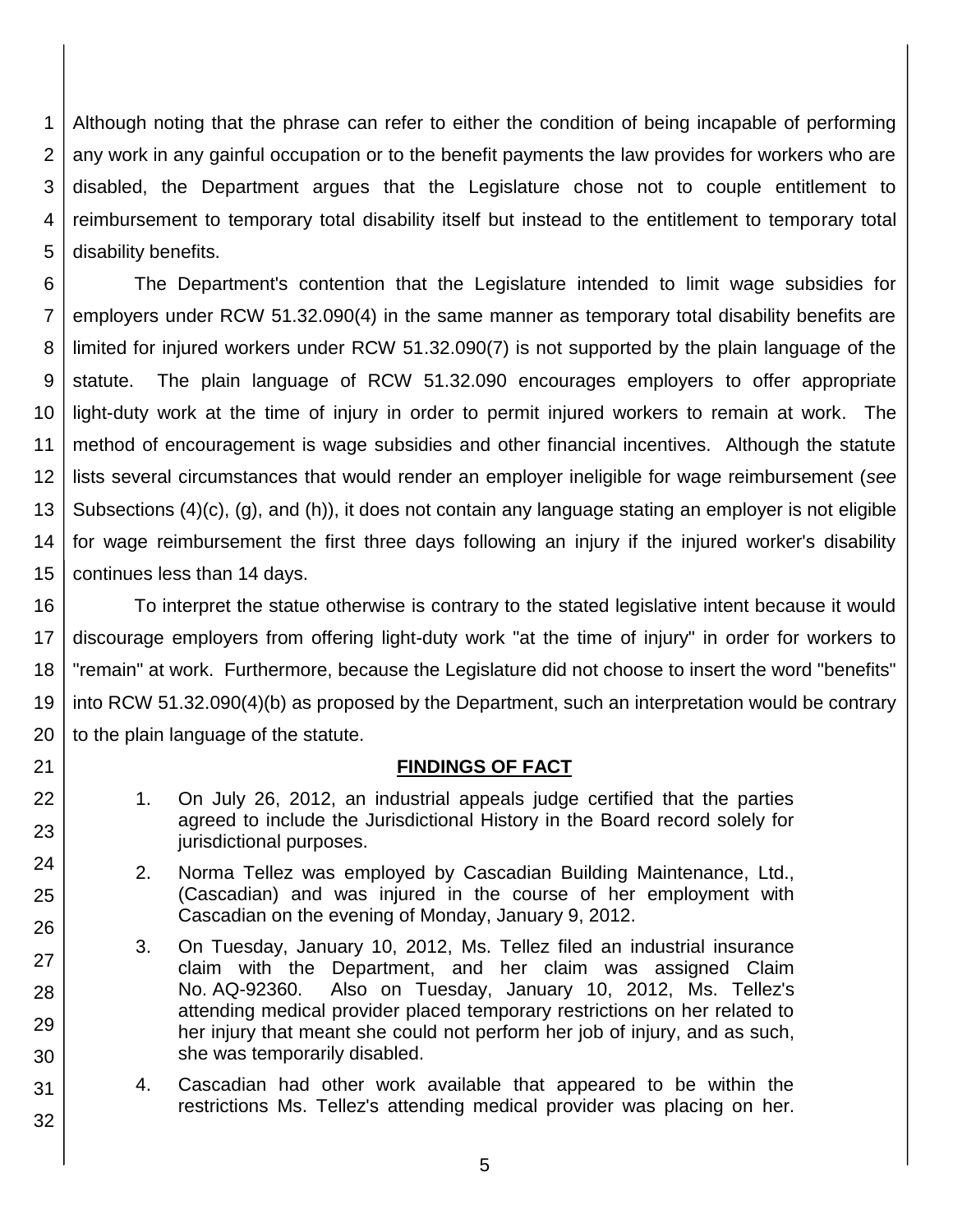Cascadian drafted a light-duty job offer that complied with the requirements of RCW 51.32.090(4), and on Tuesday, January 10, 2012, asked Ms. Tellez's attending medical provider to approve it. On Tuesday, January 10, 2012, Ms. Tellez's attending medical provider approved the light-duty job as being a job Ms. Tellez was physically capable of doing.

5. Ms. Tellez accepted the offer and worked the new job beginning on Tuesday, January 10, 2012. The schedule for the new work was the same as the schedule for her job of injury: in the evenings, Sunday through Thursday. Ms. Tellez worked the new job on January 10, 11, 12, 15, 16, and 17, 2012.

1

2

3

4

5

6

7

8

9

10

11

12

13

14

15

16

17

18

19

20

21

22

23

24

25

26

27

28

29 30

31

32

- 6. On Sunday, January 22, 2012, prior to the start of her shift, Ms. Tellez's attending medical provider released her to the job of injury without restrictions. Ms. Tellez returned to her job of injury that same evening.
- 7. On February 28, 2012, Cascadian submitted an application for Stay-at-Work benefits with all necessary documentation to the Department, seeking reimbursement for half of the wages it paid Ms. Tellez for the six days she worked the light-duty job: January 10, 11, 12, 15, 16, and 17, 2012. By order dated March 12, 2012, the Department paid Cascadian Stay-at-Work benefits in the form of a 50 percent wage reimbursement for employing Ms. Tellez on January 15, 16, and 17, 2012.
- 8. On March 14, 2012, Cascadian protested the Department's March 12, 2012 order because it did not include reimbursement for the dates January 10, 11, and 12, 2012. On April 18, 2012, the Department affirmed its order of March 12, 2012, and expressly denied Cascadian reimbursement for employing Ms. Tellez on the dates January 10, 11, and 12, 2012. On April 20, 2012, Cascadian appealed the April 18, 2012 Department order to the Board of Industrial Insurance Appeals. The appeal was assigned Docket No. 12 14405.
- 9. The pleadings and evidence submitted by the parties demonstrate that there is no genuine issue as to any material fact.

## **CONCLUSIONS OF LAW**

- 1. Based on the record, the Board of Industrial Insurance Appeals has jurisdiction over the parties and the subject matter in this appeal.
- 2. The employer is entitled to a decision as a matter of law as provided by CR 56.
- 3. Under RCW 51.32.090, the employer, Cascadian Building Maintenance, Ltd., is entitled to reimbursement for Norma Tellez's wages for light-duty or transitional work equal to 50 percent of the basic gross wages paid for that work for the days of January 10, 2012, January 11, 2012, and January 12, 2012.
	- 6